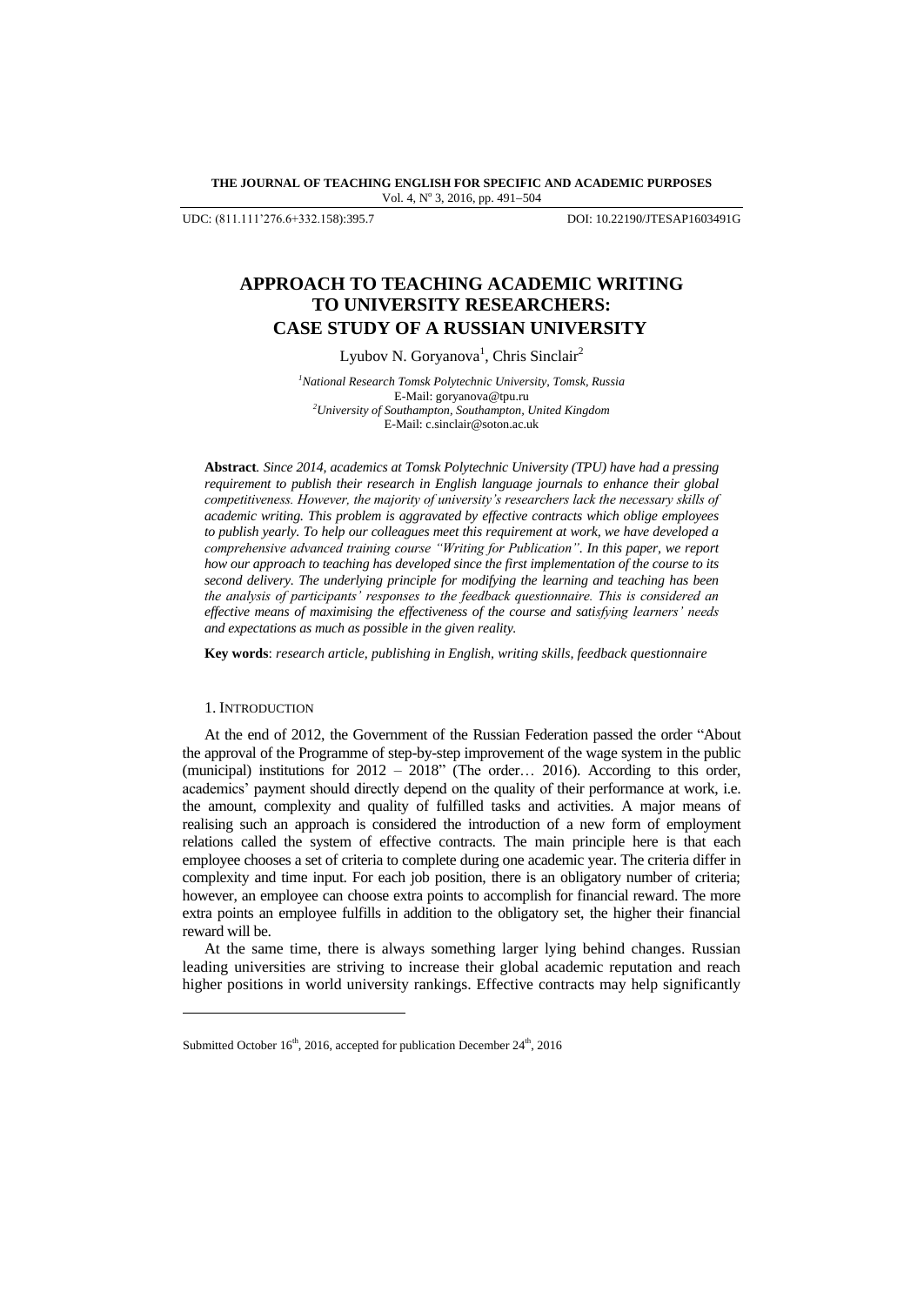to achieve this by stimulating academics to share the results of their research and best practices in teaching with the wider academic community. A key means of achieving this is through publishing in English as, increasingly, English is the language of international communication. Consequently, a considerable number of criteria in effective contracts involve the publication of research articles (RAs) in international journals indexed by leading databases such as Scopus and Web of Science.

The problem that arose with the above requirements is that academic writing in English is a new branch of study for Russian researchers, and most academics have a pressing need to develop their skills in this area. Having a high level expertise in writing about their research in Russian, most researchers appear to be novice writers in English. Academic writing in a non-native language is a challenging task for non-native speakers, demanding not only mastery of the language in general but also the ability to express complex ideas in a written form and an understanding of the disciplinary genres in which they are writing. Indeed, "the ability to clearly communicate one"s research findings determines the extent to which those findings can be used as the basis for research by others' (Cameron et al. 2009).

To address the current challenges of their academics, leading Russian universities have started to develop Academic or Writing Centres delivering workshops, lectures, seminars and short courses. Although writing centers are commonplace in many countries, in Russia this is still a new trend in tertiary institutions. Among examples of such best practices are (Academic Writing Center 2016; Academic Writing for Publication 2016; Academic Writing University Center 2016).

### 2. PUBLISHING IN ENGLISH: TPU SOLUTION

TPU was among the first Russian leading institutions to introduce the system of effective contracts. The innovation came in 2014 and caused a lot of challenges at the university since publishing in English became an immediate requirement. This meant that within the period of 10 months, which is one academic year, each member of the research and teaching staff needed to produce and submit an RA, gain acceptance and publish the text in a journal. In that situation, our task was to create special conditions for our colleagues from various research areas helping them to achieve two goals simultaneously – obtain the necessary skills and strategies of academic writing in English and produce a polished final draft of an RA for publication in an international journal. Thus, we were the first in Russia to design and implement a comprehensive, long-term advanced training course providing participants with two key outcomes.

The course is entitled "Writing for Publication". We piloted it in 2014, and since then have been keen to maximise the effectiveness of learners" outcomes and teaching methods applied. The guiding principle for introducing changes has been the analysis of participants' responses to the feedback questionnaire. This is regarded as an effective means of achieving best results in the Russian reality in tertiary institutions when, being novice writers, researchers have to readily demonstrate high results in publishing internationally. Learners" feedback helps us to understand what should be done to satisfy their needs as fully as possible and facilitate their professional development as effective writers for international audience. In this paper, we report how we have evolved in our approach to academic writing at TPU in the given reality.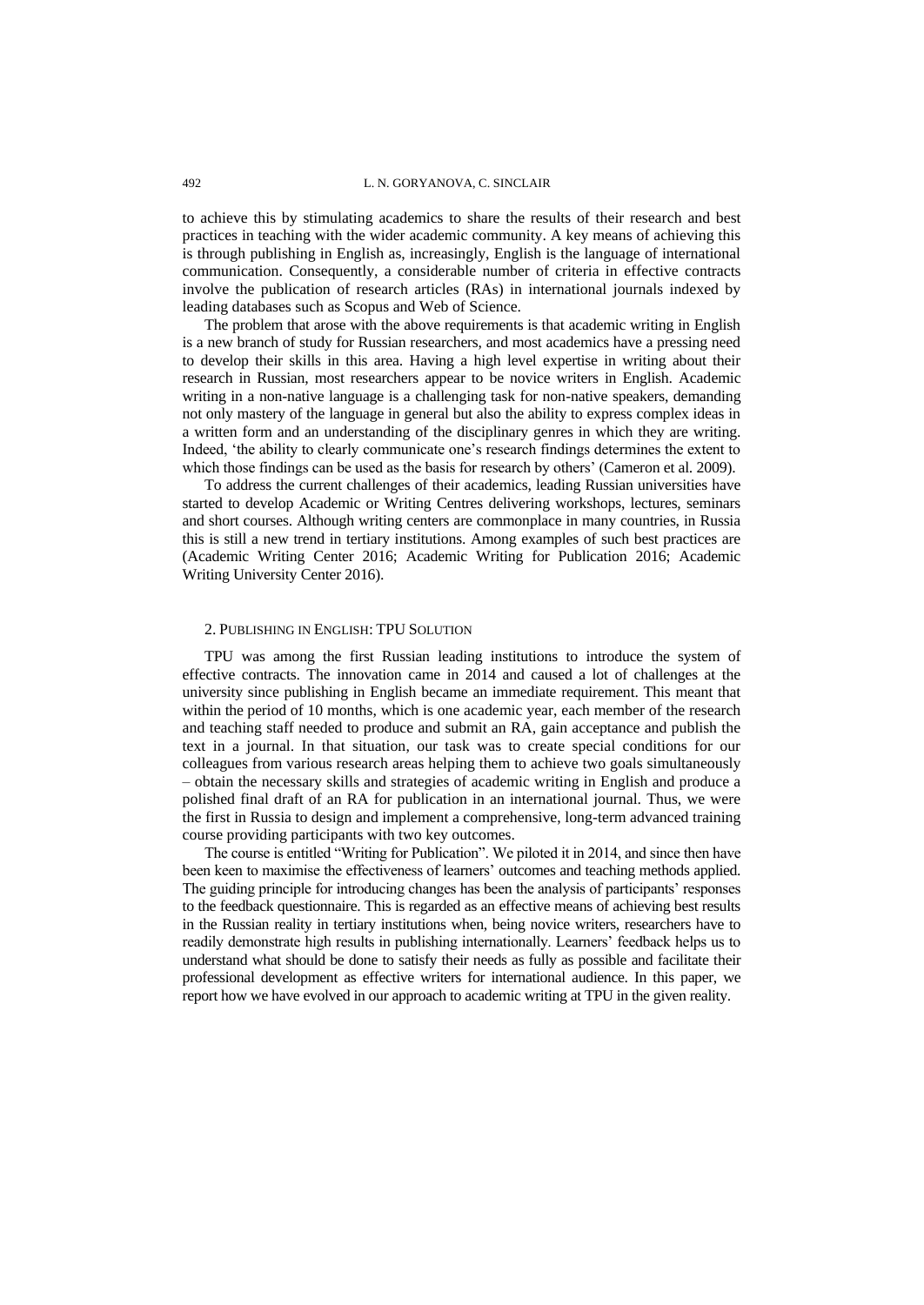### 3. WRITING FOR PUBLICATION COURSE

# **3.1. Overview of the initial course**

A detailed description of the course specifics was presented in (Goryanova, Sinclair, and Slesarenko 2015). Briefly, the course was delivered for a group of 14 TPU researchers with language proficiency of upper B1 or B2 on the Common European Framework of Reference. The course consisted of three modules (Table 1) covering key aspects of academic writing:

Table 1 Course specifics

| Module No                                                       | Module Name                             | Face-to-face sessions |
|-----------------------------------------------------------------|-----------------------------------------|-----------------------|
| Module 1                                                        | Structural characteristics of RAs       | 30 h.                 |
| Module 2                                                        | Lexical choice and grammatical accuracy | 28 h.                 |
| Self-directed study, completing RAs in preparation for Module 3 |                                         |                       |
| Module 3                                                        | Proofreading techniques                 | 30 h.                 |

Module 1 and Module 2 were delivered in parallel since structural and language aspects of academic writing are closely integrated. In terms of text structure, the sessions included a thorough discussion of an academic writing format Introduction-Methods-Results-Discussion (IMRD) as the most prominent norm for the structure of an RA. Other essential parts of an RA were studied in detail as well. Among them were composing a title, specifying key words, writing an abstract and conclusion. To design the learning materials, we used a number of RAs already published in English language journals and provided by the participants before the start of the course. Those were texts the learners had chosen as the most relevant to their research disciplines.

In terms of language, the sessions focused on:

- **I** language features of abstracts, introductions, methods, results, discussion and conclusion;
- language functions in academic writing, such as definitions, generalisations, data commentary, comparison and contrast, cause and effect, referring to graphs and tables and moderating and qualifying claims;
- grammatical and lexical forms typical of academic writing, including inter alia, common verbs and adjectives, prepositions, collocations, colloquial vs formal styles, multiword vs single-word verbs, adverb position, linking words and phrases;
- tense and aspect, definite and indefinite articles, active and passive forms of common verbs, adverbs, punctuation, etc.

Thus, each section of an RA was examined in detail for language and structural features typical of all genres as well as discipline-specific. The participants were also familiarised with the features of composing topic sentences and building a general-to-specific paragraph structure.

After that, the participants had a period of self-directed study during which they worked on their RAs, building on the knowledge and skills acquired during the first two modules and incorporating this into their writing. The texts were further used in Module 3 of the course when they were examined for text integrity and coherence, peer corrected, proofread and completed into the final drafts of RAs ready for submission to English language journals.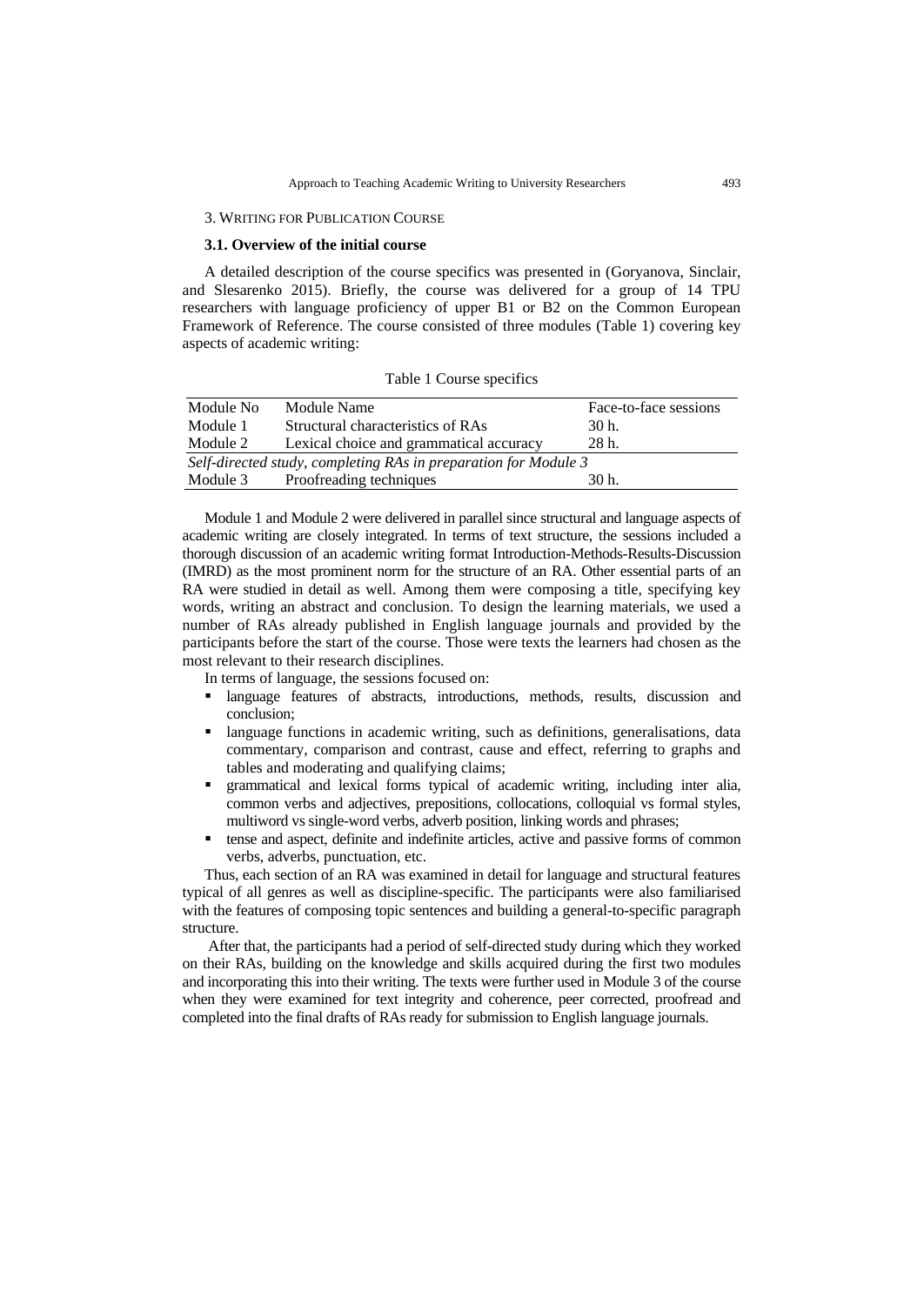On completion of the course, the participants had developed a clearer understanding of the structure and organisation of RAs in their disciplines, become familiar with the language of those RAs (grammar, lexis, functions) and developed final drafts which were subsequently submitted to international peer-reviewed scientific journals and published. In addition, the participants developed an awareness of various strategies for continuing to develop their academic writing proficiency.

### **3.2. Focus groups: course participants**

Fourteen TPU academics participated in the course in 2014, representing the first focus group for this study. In 2015, the number of participants equalled 18, which is the second focus group. All the learners, ranging from research assistants to full professors, had been selected on the ground of certain requirements, described in (Goryanova, Sinclair, and Slesarenko 2015).

Overall, the participants" areas of current research belonged to a range of disciplines, including physics, materials science, mathematics, geology, chemistry and geochemistry, oil and gas, biomedicine and bioengineering, electrical engineering, management, cultural studies, philosophy and psychology. This variety of disciplines was integrated into learning to illustrate the typical features of academic writing in English, from text structure to language functions, regardless of research specifics. At the same time, the course focused learners' attention on how disparate academic writing can be within various disciplines. This was achieved by following individual lined along the study.

### **3.3. Feedback questionnaire**

The data required for this study were collected through a feedback questionnaire provided to the focus groups upon completion of the course in both years, 2014 and 2015. The questionnaire was anonymous and consisted of four items (Table 2).

|    | No Question                                                                         |  |
|----|-------------------------------------------------------------------------------------|--|
|    | 1. Has the course helped you develop your academic writing skills?                  |  |
|    | Which aspects of the course do you think have helped you the most, and why?         |  |
|    | 3. Is there anything you would like to change in the course or have spent more time |  |
|    | working on? If so, why?                                                             |  |
| 4. | Any further comments you would like to make.                                        |  |
|    |                                                                                     |  |

With the exception of the first item, all were open questions, inviting the participants to comment as extensively and freely as they wished. We assume that such an approach can provide credible qualitative information on the subject. Open questions do not narrow learners' thinking to quick *yes* or *no* answers; instead, each learner is able to reflect on own perception of the subject more deeply and thus focus on most individually essential sides and the impact they had or may have had if present. In this case, the degree of respondent"s self-expression when completing the questionnaire rises, which may often lead to unanticipated findings, i.e. remarks that can lend a fresh perspective to the subject.

Before distributing the questionnaire sheets among the participants, we clarified each of the questions. This allowed the respondents to prevent losing direction when answering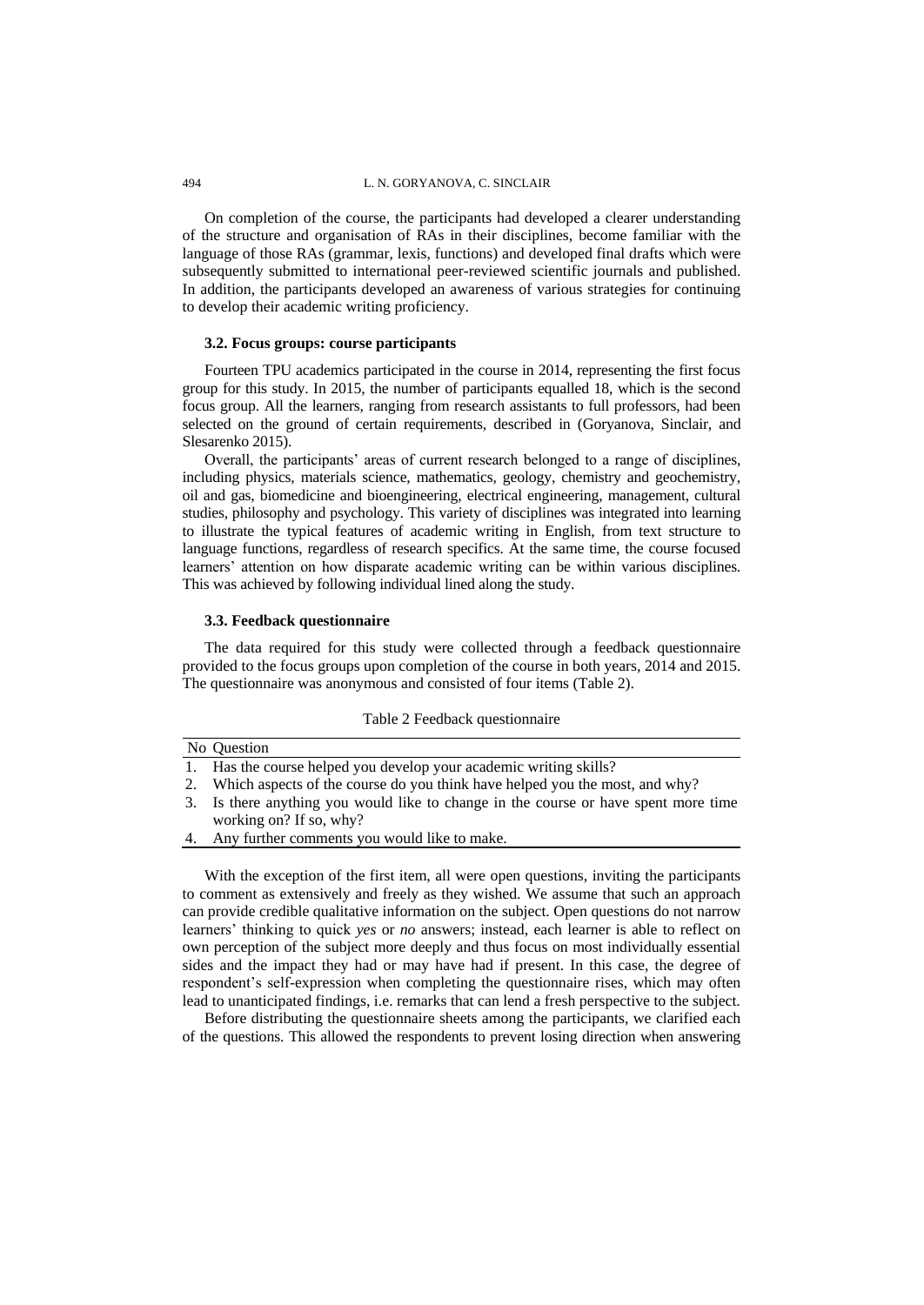the questions. Both focus groups had two academic hours to complete the questionnaire in class. Those who were unable to attend the session were allowed to do the task at home and then email us the answers. A positive moment about the entire process is that all the respondents are our colleagues, i.e. content teachers who give training to students within own disciplines and develop courses adapting to the changing reality in Russian tertiary education. This means that the respondents were fully aware of the significance of their feedback and were open to such a dialogue, which enabled us to elicit as much information as possible from individuals.

In 2014, all 14 participants completed and returned their questionnaires. We analysed the given responses for the course strengths and weaknesses and thus were able to identify the areas for improvement. Based on this, we introduced the corresponding changes to the course in 2015.

The 2015 participants were asked to provide their feedback on the undertaken study as well. The feedback questionnaire offered to the focus group was the same as in 2014 (Table 2). The participants were unaware of the specifics of the previous course and how the course had changed. All 18 learners gave responses to the questionnaire. The analysis of the obtained feedback allowed us to evaluate the effectiveness of the new approach.

All the responses were translated from Russian into English specifically for this paper.

# 4. FOCUS GROUP OF 2014

The results of the feedback questionnaire revealed the apparent variety in the course aspects that the participants highlighted as the most helpful. This is perhaps not surprising, given participants" varying ages, levels of proficiency, experience of academic writing (both in English and in Russian) and their different discipline areas. Nevertheless, all the participants felt positive about the course and found the knowledge of academic writing in English and skills acquired both useful and applicable in practice.

# **4.1. Responses to the questionnaire**

**Question 1.** In response to the first question, six participants answered with a simple affirmative, such as "Yes.", "Absolutely!" or "It was very helpful!" The remaining responses were also positive but offered varying degrees of elaboration, such as

*It was my first experience in writing. Now I can analyse academic text structure. It helped me to prepare six articles for journals with impact factor more than one. I now write more quickly and confidently in English... The course gave information that was entirely new for me.*

The last comment was accompanied by the caveat that "...it is impossible to learn how to write a manuscript in such a short period of time".

**Question 2.** The responses to the second question showed that different participants found the course helpful in different ways. Seven learners commented that the focus on grammar was the most useful part of the course. For example,

*Lessons on English tenses, articles and prepositions were the most helpful as we do not have the same rules in our language.*

*Grammar lessons were especially useful, particularly when we discussed punctuation.*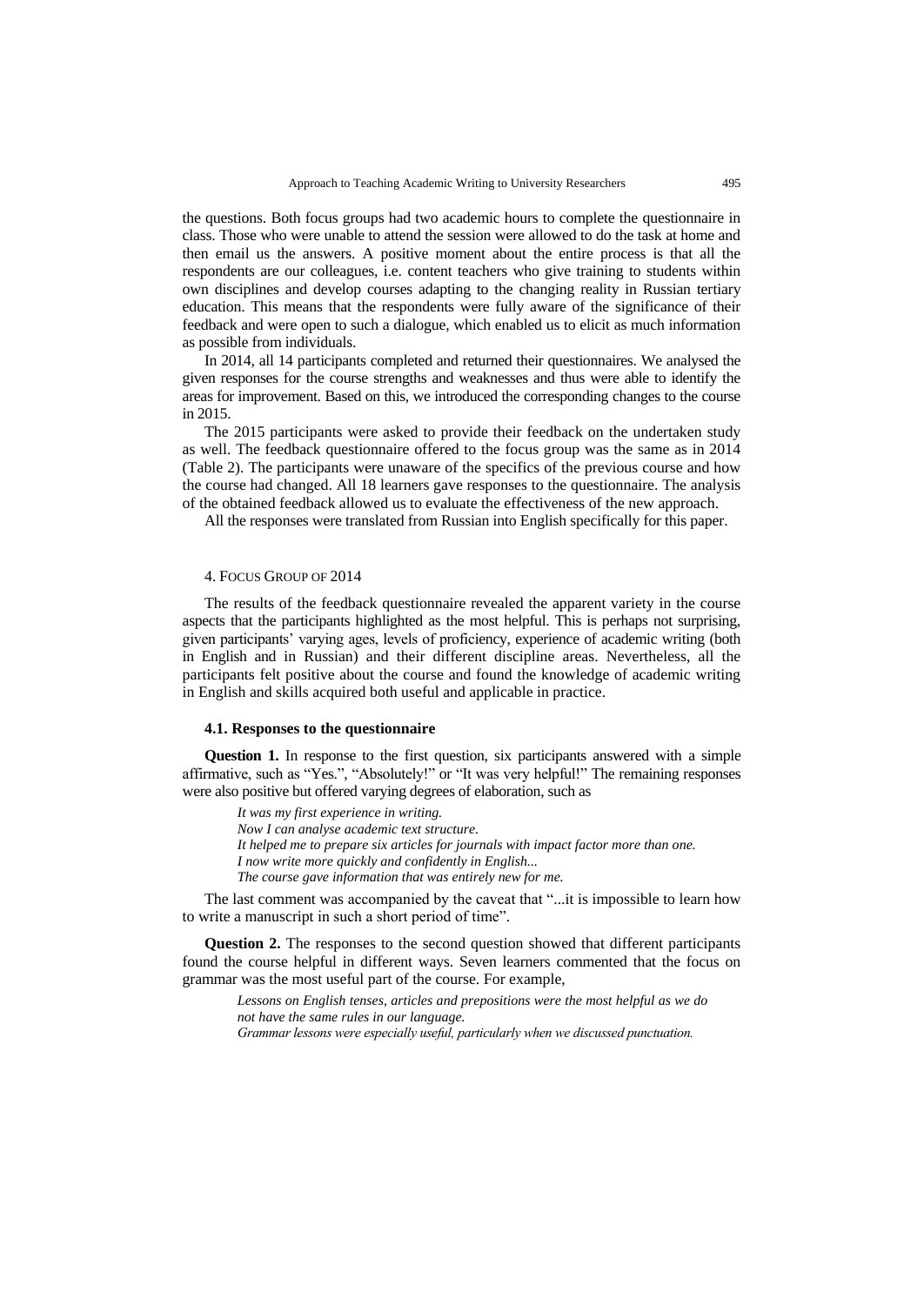One participant mentioned that the analysis of academic style was the most helpful aspect of the course "…since the stylistics of Russian and English scientific texts is different". Another revealing comment was: "The most helpful things for me were standard forms and language constructions used in academic texts. Operating these structures, the text can be easily constructed just like Lego."

This seems to be a recognition of the fact that much academic written language (as with most genres) consists of multi-word units – variously referred to in the literature as lexical phrases, prefabs, formulaic sequences and lexical bundles (Charles, Pecorari, and Hunston 2009).

Five other participants identified the analysis of text structure as the most helpful part of the course. Of this group, typical comments were:

*Understanding the structure of an article helped me most. The most important part, in my opinion, was the analysis of text structure. The discussion of text structure was very useful. Now, I can identify the structure and content of a text from an unfamiliar discipline.*

One participant noted the differences in structure between RAs in English and those in Russian journals. Another participant commented on the benefit of analysing the structure of RAs and then trying 'to write in the same manner', followed by giving 'feedback to each other'.

For two participants, the third module, which involved a detailed analysis and proofreading of individual RAs, was the most beneficial part of the course. One comment was that "the obtained knowledge is consolidated better in practice" and the other stated: "Proofreading was the best practice. Now, I have the sense of *bad grammar* and *unnatural English*."

**Question 3.** The responses to the third question show a considerable similarity between participants' recommendations. The focus was largely on the third module of the course. Two participants indicated the large amount of time devoted to the discussion of every final draft. For example,

*Even though I realised some of the most frequent mistakes that occur in academic texts written by non-native speakers, to my mind, it took too much time. It is difficult to work for a lesson with a text from a totally different research area; while such work is beneficial for the author, others seem to be less involved.* 

Five other comments included the suggestion to individualise lessons within this module and "transfer them into tutorials" or "the work in small groups according to a professional area'.

Although one participant noted that grammar "can be learned by an ordinary English language course', seven other participants highlighted that they would like to have spent more time on grammar due to considerable differences between the two languages, Russian and English, in terms of academic style. One learner even suggested using grammar and vocabulary tests or gap filling exercises.

Another aspect of the course concerned text structure. While one participant mentioned that the order of RA writing "is known from previous work", five other learners responded that they would like to have studied more details related to each section of an RA. For example,

*It would have been better to use more real examples of articles. I would like to have learned more about writing Methods and Results. It would have been useful to compare the same part from several RAs and discuss its structure and language.*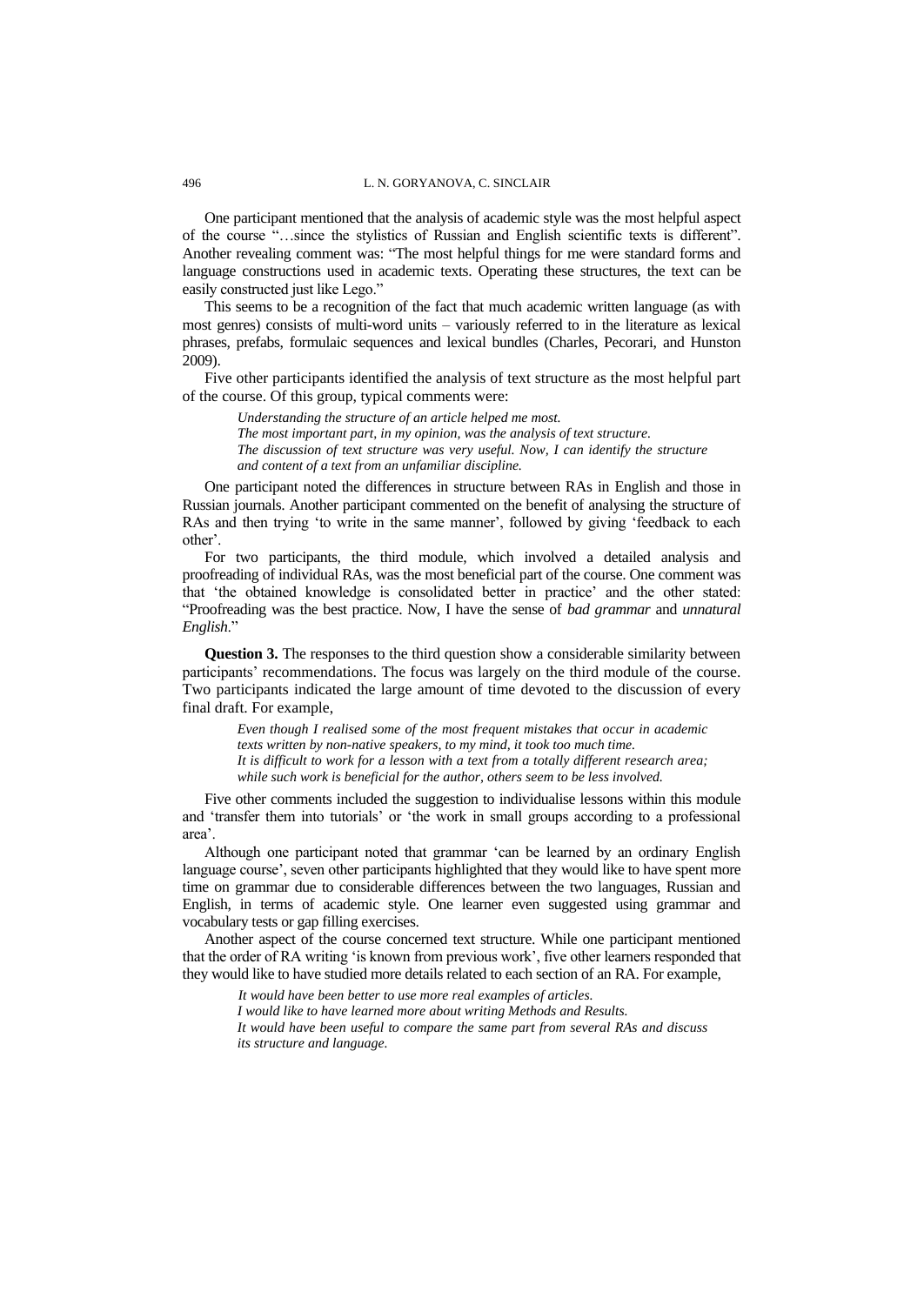**Question 4.** There was a high degree of consistency in the responses the participants gave to question four. Although only nine learners provided their comments, practically all of them emphasised the necessity to discuss the peculiarities of Russian-to-English translation when writing an RA. For example,

*Nothing was mentioned about the problems of translating a text from Russian into English. This is extremely important. I need some practice in how to translate complex ideas into the English language.* 

*My English sentences sound Russian. Translation practice should be added.*

Five participants recommended introducing more contact hours with Russian instructors due to the differences between the two languages. The comments were such as

*I suppose the third module should be delivered by Russian teachers because it is difficult for a native English-speaking teacher to correct the Russian structure of English sentences.*

*It would have helped to add lessons on translation with Russian teachers.*

One participant made a reference to the mode of instruction: "Such courses can be done totally by Russian specialists who are competent enough and know what our language problems are."

### **4.2. Analysis of the responses**

The major benefit from the questionnaire is that we were able to see the drawbacks of the course through learners" perception. We identified the areas that the participants recommended either covering or rearranging. This further gave us ideas on how to modify the course and make the learning process more effective for Russian learners.

One area suggested covering the problems of translating complex scientific ideas from Russian into English, working in this case with Russian instructors. This recommendation seems reasonable. The initial concept of the course was to create a natural English language environment during the lessons to encourage the learners to think and write in English from the start. For this purpose, most of the contact hours were covered by a native Englishspeaking instructor invited for the course. However, it is certainly impossible to learn to write about science immediately in English within a short period of study. Non-native English-speaking researchers typically need a lot of practice and time in order to acquire this skill at a highly professional level and sound natural when writing about complex ideas and data in English. The course can only equip its learners with various strategies and techniques and give them training on how to apply these strategies and techniques in writing.

We came to the conclusion that when preparing the final draft, many participants worked with the Russian variant of their RAs, translating it into English. Given that the two languages are completely different, learners should indeed be familiar with various Russian-to-English translation techniques. This would enable them to write about their research smoothly and accurately. Moreover, this particular skill would facilitate learners" thinking in English more effectively.

Thus, the course should introduce special hours with Russian specialists to discuss the peculiarities of the Russian-to-English translation and provide learners with the corresponding training. In this case, the course should continue to emphasise the need for participants to try to think and write in English from the start; simultaneously, the course should show them how various ideas, which we mean in Russian, should or should not be expressed in English when writing about research.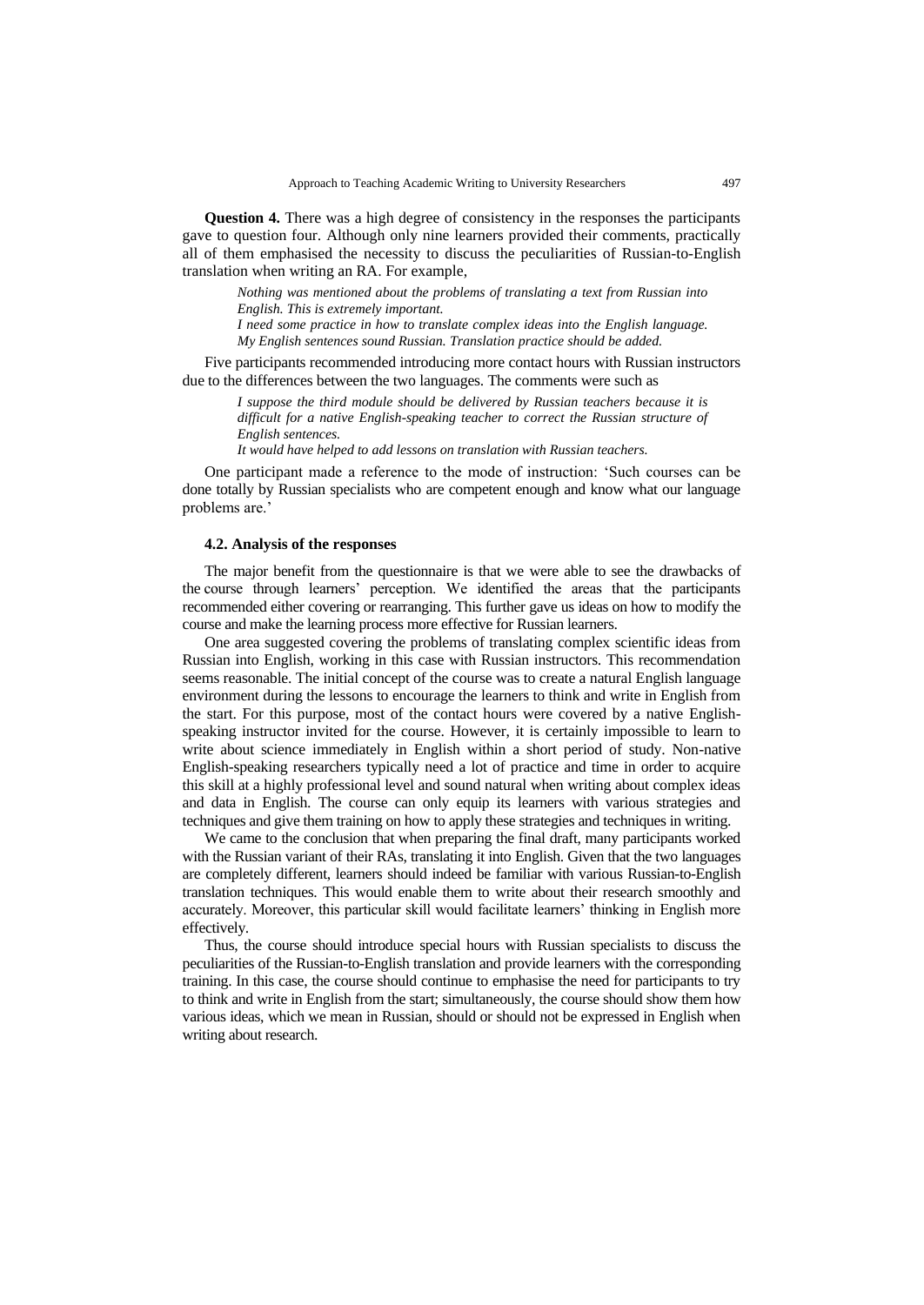Another participants' recommendation was to arrange the third module of the course in the form of individual tutorials or lessons in small discipline-specific groups, rather than discuss texts within the whole group. Indeed, the course showed that the participants were highly involved in the discussion of other colleagues' texts at the beginning of the lessons. They could identify problems typical of their own writing as well and thus practice the proofreading technique. However, afterwards they often became discouraged by such an activity due to the unfamiliar research topic and not being linguists. Thus, the organisation of the feedback on learners" final drafts should be more individualised and include a combination of group lessons and tutorials. The focus during the latter should be on the problems of individual writing only.

One more participants" remark on using more examples of published RAs should be taken into consideration as well, even though various examples of that kind were incorporated into teaching during the course. Writing skills in a second language are better acquired when they are based on reading. The idea of examining more texts, particularly those in their own discipline areas, would be for the benefit of learners and the development of their writing proficiency.

# **4.3. Changes introduced**

To further support TPU researchers on their trajectory from novice to proficient academic writers in English, we took into account all aspects of the feedback from the 2014 focus group. In 2015, we introduced another approach to the course. First, most teaching hours were done by Russian instructors. The native English-speaking specialist joined the course in the middle and on the final stage when the participants' texts were completed and sent to the instructor for proofreading. After that, this instructor provided the group with several hours of feedback. During these workshops, the teacher commented on the most important language points from learners" writing to be corrected. These points were logically grouped and presented on a big screen for discussion. The participants could further see the amendments individually in their own texts.

Second, a considerable number of contact hours were devoted to the peculiarities of translation into English when writing an RA. We aimed to show the learners how to work with the two parallel languages to achieve natural sound in the non-native language. The covered topics were logically integrated with grammar aspects of academic writing. Thus, the sessions focused on communicative structure and balance of a sentence, absolute constructions, active and passive style, adverb position, redundancy, linguistic search on the Internet and other topics. We provided the participants with good and inappropriate examples of sentences translated from Russian into English. The lessons had little theory and a lot of practice. For this purpose, we asked the participants to share examples of sentences from their RAs in Russian and used these sentences as a learning material for group, pair and individual work. Such an approach gave the learners sufficient training in translating and facilitated their thinking in the non-native language.

Third, in the 2014 course the participants first studied the necessary aspects of writing an RA and then worked on their texts during a month of self-guided study. In 2015, we organised this work differently. The participants wrote their texts gradually in accordance with the order of sections constituting an RA. For example, after studying the structural and language peculiarities of Introduction, the learners had time to complete this part of their future RA in English. After that, they began to study a new section. Such an approach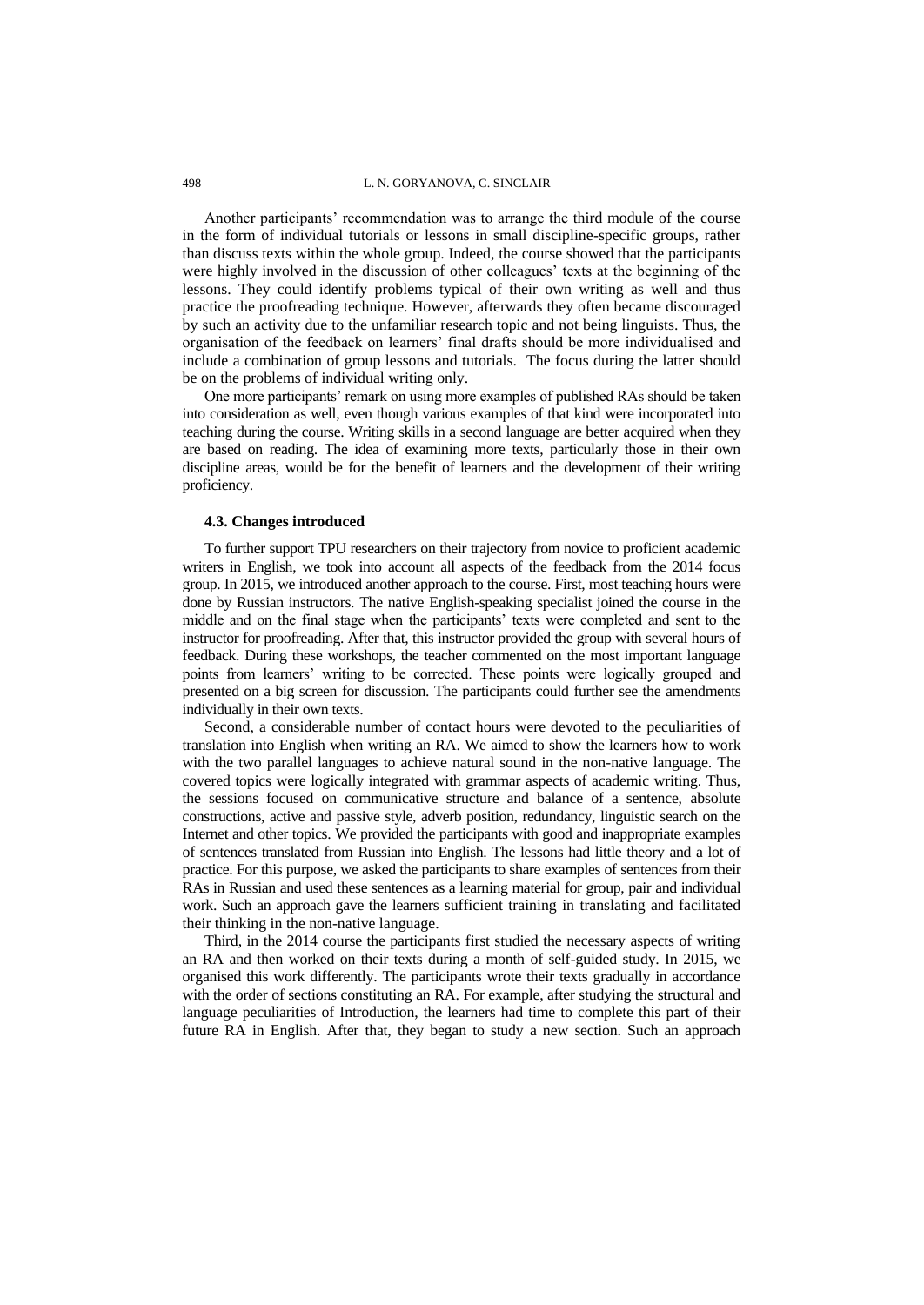presupposed intensive work within the course. However, one of the requirements for the course participation was that each learner should have ready material (or even drafts) to describe in the RA. Thus, all the participants were familiar with the mode of work on their RAs in advance and did their best to meet the deadlines with high-level pieces of writing.

The main advantage of this approach was that the participants were able to apply the new knowledge and skills in writing the corresponding section immediately after their acquisition. This facilitated precise and careful work on each section of their articles – from learning to individual writing. Moreover, following the results of the 2014 questionnaire, we used more examples of RA sections (from published texts) to examine them for text structure and language in the group. Afterwards, the learners did individual online search for discipline-specific RAs to analyse the necessary sections for the discussed peculiarities and presumably find new features. The variety of the learning material provided the participants with a deeper understanding of the specifics of academic writing in English.

Fourth, the course included group and individual tutorials scheduled in accordance with the stages of preparing an RA for publication. For example, after the participants were ready with their Introduction section, we considered these texts and then commented within a group session on the most significant weaknesses from these texts, asking the participants to correct or improve particular sentences. This enabled the participants to learn from each other and practice the proofreading technique. After that, each participant was invited to a tutorial to receive individual feedback relevant to his / her piece of writing. As long as the texts varied considerably in length depending on learners" research specifics, we commented only on part of each text. Various aspects of learners" writing were discussed, including articles, prepositions, noun and verb phrases and other grammar points. However, a considerable number of comments focused on sentence balance and meaning. Sentences often needed to be partly or completely reconstructed due to the difference between what a learner wanted to express in Russian and the meaning the sentences had in English. Thus, the main function of tutorials was to help the learners understand their weaknesses in writing and show how these weaknesses can be improved. In other words, the participants were able to learn from own writing.

To summarise, the 2015 course focused on the difficulties Russian scientists experience when writing about their research in English; step-by-step writing of an RA; individual feedback and tutorials during the whole process of writing. Such an approach allowed us to individualise the learning as much as possible. At the same time, each participant managed to work thoroughly on each section of his/her RA within the following steps: detailed study of writing a particular section of an  $RA \rightarrow$  individual writing  $\rightarrow$  tutorial. This chain was preceded by the study of language aspects of academic writing in English and the peculiarities of translating into this language.

The participants' intermediate results, apart from the new knowledge and skills, were prepared sections of their future RAs. The final result of the course was a complete text for publication, which was proofread by the native English-speaking course instructor and then submitted to the chosen international journal. As the instructor marked, the RAs contained no serious problems with learners' use of English; the comments made were mostly on minor issues, very few of which lead to any difficulty understanding the texts.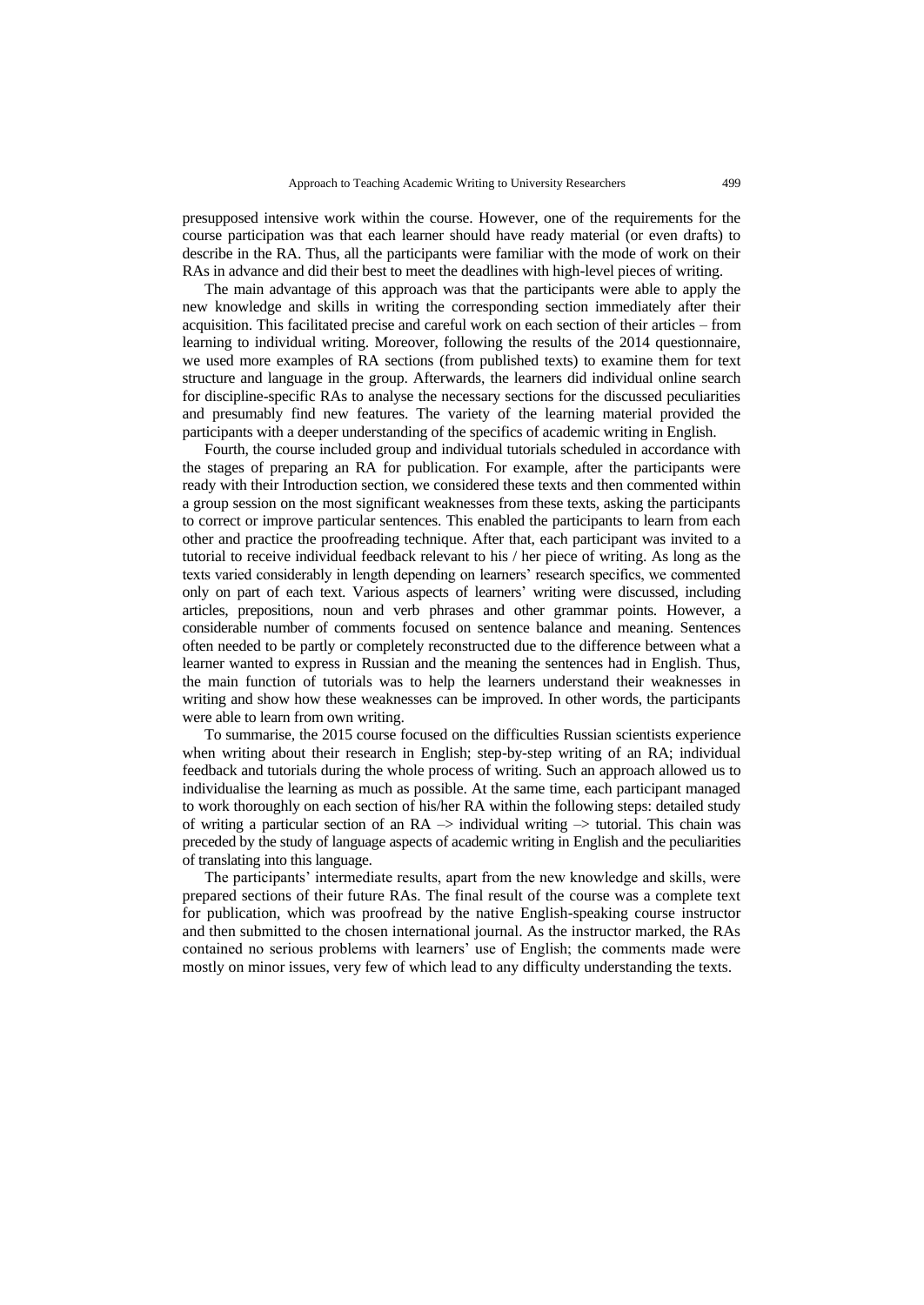### 5. FOCUS GROUP OF 2015

# **5.1. Responses to the questionnaire**

**Question 1.** The responses to this question were similar to those received in 2014 in terms of positive feedback. There were five short answers such as "Yes!" and "Of course!" and two responses repeating the content of the question, i.e. "Yes, the course has helped me to improve my writing skills".

The remaining responses were more extended, highlighting the new knowledge and skills that the participants were able to obtain within the study. For example,

*Certainly, I have learned a lot of things that I was previously unfamiliar with. Definitely, yes! There was some information which I already knew, but at the same time, I learned a lot of new and important things. Thank you!*

and other comments of a similar kind.

**Question 2.** Four participants mentioned that the training on text structure was the most useful part for them**.** For example,

*Russian articles are more flexible. Now, I know the structure of English Abstract, Introduction, Methods, Results and Discussion, and Conclusions. Writing is easier when you know the features of each section. The lessons on RA decomposition were especially helpful. We worked with different extracts from published articles and could see how different people use similar patterns to write about their research.*

However, 14 other participants gave comments on each of the three modules of the course, highlighting what was especially useful for them, rather than marking only one module as the most beneficial. The most general statement was that "everything covered within the course was equally valuable and helpful". All other comments were more extended and elaborate. In terms of language peculiarities of academic writing, one participant wrote that previously, he/she often wrote in English "following intuition", whereas now he/she chooses "appropriate language constructions more consciously'. Another participant mentioned that 'academic style appears to have a lot of features' which he/she 'either never heard of or knew about theoretically". Other participants mentioned the importance of the translation technique or focused on grammar. For example,

*I have learned a lot about how to translate accurately and make Russian sentences sound less Russian in English. Google search was great! I will definitely use it. Punctuation was very helpful. The exercises on redundancy were challenging and helpful.*

and other comments of that kind.

The comments on the text structure training often included reference to academic writing in Russian. Five participants wrote that the learning "was helpful not only for writing in English, but also for writing in the native language'. The same participants added that they began "to apply the strategies and the logic of structuring the information within a text to writing RAs in Russian'. One participant provided a general remark that '...the knowledge on text structure enables a writer to develop a precise plan on what and where to write about, while a clear structure of a text helps readers to perceive the information easier and more effectively.'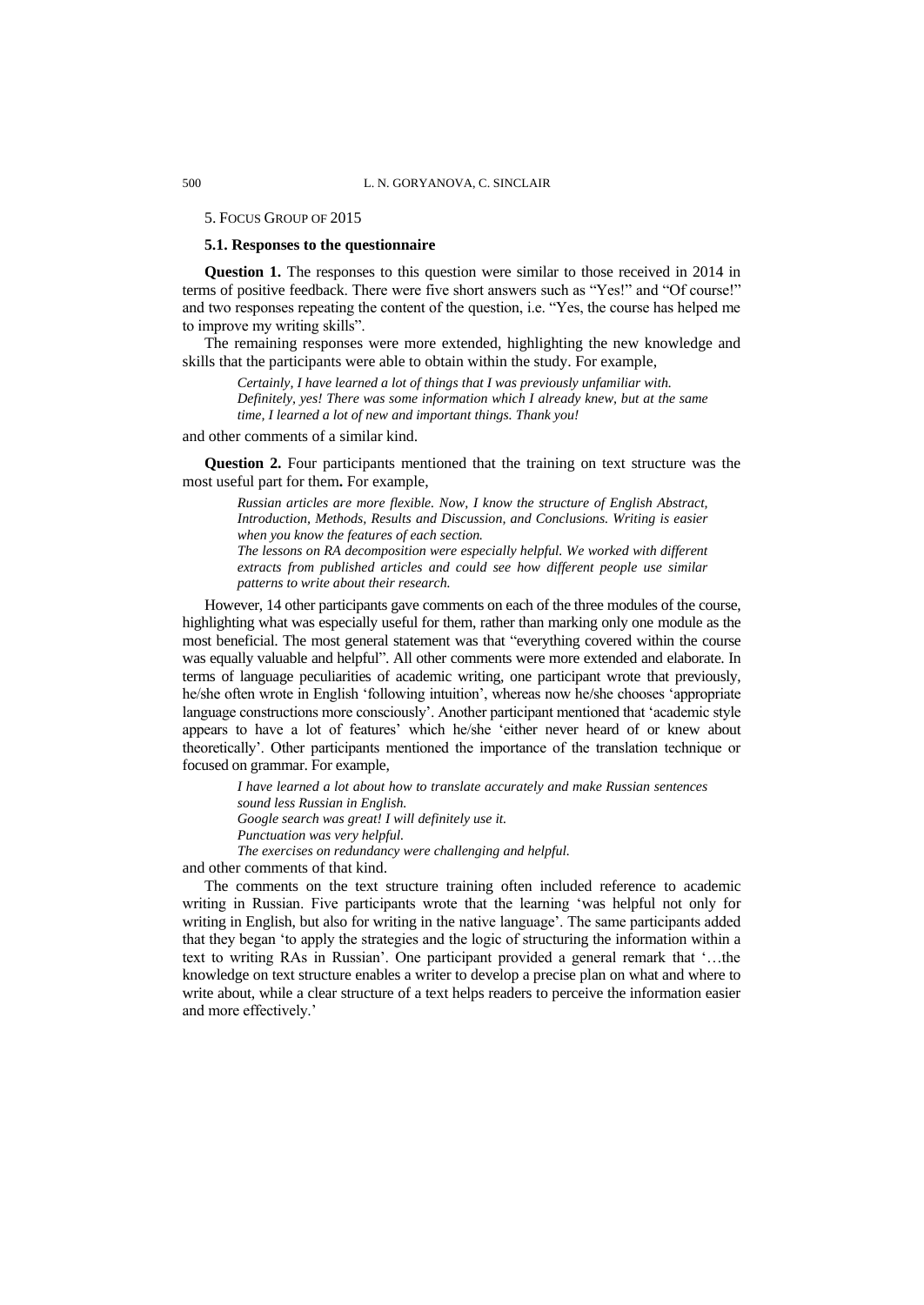Four comments referred to Abstract writing. The participants emphasised that they "had been unaware of the fact that Abstract has own inner structure". Three other participants wrote about the mode of delivery, highlighting that "the content and delivery of sessions were comprehensive and consistent'. Other comments indicated the benefit from focusing on vocabulary in context, i.e. phrases and language patterns for a particular meaning or typical of a particular RA section; verb groups, link words and others.

All the learners were equally positive about the writing practice and tutorials, marking the latter an "efficient", "effective" and "most appropriate" way to deliver the module. Most of the participants considered "significant" and "beneficial" the opportunity to "improve own writing', 'correct own mistakes' and 'reconstruct own sentences'. Two participants wrote that

*…if a learner has certain weaknesses or mistakes in writing, they will repeat each other through the entire text; thus, working with own texts facilitates learning from own writing and own weaknesses, which is always better and more thorough.* 

Another comment focused on "individual approach" and "a comprehensive analysis of individual texts both from structural and linguistic point of view". One participant called this part of the course 'the most challenging, but significant'. Other comments appreciated the arrangement of tutorials in advance and the opportunity to discuss own writing with groupmates in joint feedback sessions.

**Question 3.** The responses to this question provided several recommendations. In terms of language training, a recommendation was to study more examples of vocabulary in context and do more exercises (for instance, choosing an appropriate verb or preposition. Another comment was to learn more about proofreading, i.e. "what exactly to pay attention to when proofreading an own or a colleague's text'.

Two participants commented on the writing practice, indicating that they often found it "very difficult to write about their research immediately in English within a short time frame". Consequently, the recommendation referred to future course participants and highlighted the necessity to have "a complete draft in Russian". In terms of individual feedback, two recommendations were "to focus more on tutorials due to their significance and benefit for individual writing". One participant wrote that he / she would prefer to have discussed his / her entire text with the course instructors during tutorials, rather than certain parts only.

One comment referred to text structure – the participant mentioned that he / she "would rather have devoted more time to the peculiarities of writing the Results section of an RA". Among other recommendations was the suggestion to deliver the course for researchers of hard sciences and researchers of humanitarian areas separately and to invite specialists from technical fields to participate in the course delivery.

**Question 4.** Four participants out of 18 provided additional comments that were uncovered in the responses to questions 1-3. One participant gave a suggestion to create templates in terms of RA structure, so that learners could insert their texts in this file: "In addition to putting notes during lessons, it would be good to use a template with structural components for each section of an article."

The same participant wrote about interaction opportunities between a learner and a teacher: "I would like to have had more opportunities to communicate with teachers in case of difficulties in my writing, for example via Skype, Viber or other applications. It could have helped me solve language problems immediately."

One participant referred his / her comment to the schedule of the sessions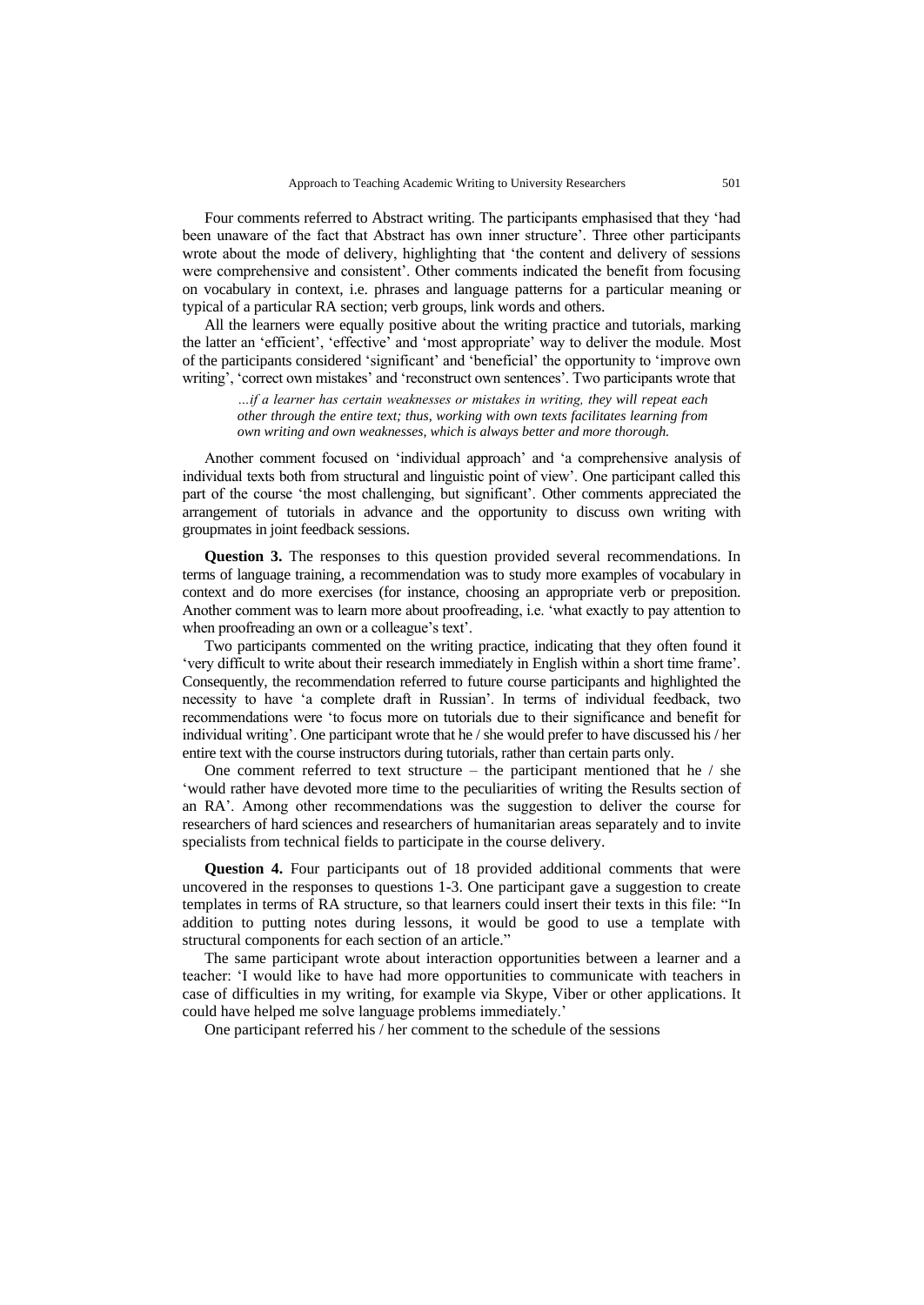*I think the lessons should be given during the day rather than in the evening because it is easier to understand and learn the language in the first half of the day. Moreover, in this case there is more time for revision.*

### **5.2. Analysis of the responses**

The 2015 focus group provided us with several recommendations for the future development of the course. Some of the comments may have practical application, while others seem less appropriate to introduce. First, the recommendation to develop a template for each section of an RA may hardly seem reasonable. Even Abstract structure, which, ideally, has a clear set of components, may vary depending on individual research specifics, being often rather condensed in hard sciences. The same refers to Introduction and Conclusion; having certain structural peculiarities typical of all disciplines, these sections can be more or less extended and vary in terms of the order of the structural components. The structure of the rest sections, such as Methods, Results and Discussion, largely depends on individual research. Thus, the best approach here seems to study the typical structural features of each section of an RA, to investigate discipline-specific peculiarities and then to follow an individually appropriate pattern – which is exactly the way the learning was done within the 2015 course.

Second, the comment on the schedule for sessions seems highly individual since timing is typically an issue which can hardly ever satisfy everybody to a full extent. In case of onthe job advanced training, arranging lessons in evening time is quite suitable for most of university participants involved.

Third, the recommendation to add more training on language in context, on the contrary, would be a good thing to follow in the future course. This should be based on the 2015 tutorials and the proofreading of participants" RAs by the native English-speaking instructor. Both procedures allow for identification of language gaps that participants may need more training in before doing individual writing. Such training would certainly facilitate developing learners' writing skills.

Fourth, the suggestion to spend more time on the features of the Results section may be satisfied by asking individuals to examine more RAs within their scientific field. This will enable them to determine more features, both structural and language, relevant specifically to their study. Such an approach was applied in the 2015 course since, as previously mentioned, the Results section largely depends on individual and discipline specific writing. However, even based on a single comment in this regard, the respective sessions should presumably focus more on participants' individual reading followed by feedback to the rest in the group.

Fifth, the idea to deliver the course to academics from hard sciences and those from humanitarian areas separately seems reasonable since there is a growing recognition that academic texts reflect discipline-specific knowledge-making practices (Hyland 2004)*.* However, the "Writing for Publication" course is principally a learning process that aims to enhance participants" skills in academic writing regardless of their research identity. The course creates the environment in which learners are encouraged to learn from their own writing and that of native speakers, highlighting the essential writing strategies and techniques applicable to any discipline.

A similar argument refers to the suggestion to invite technical specialists to the course delivery. One the one hand, this could give learners the opportunity to obtain writing experience from professionals within their specific fields. However, to satisfy everybody"s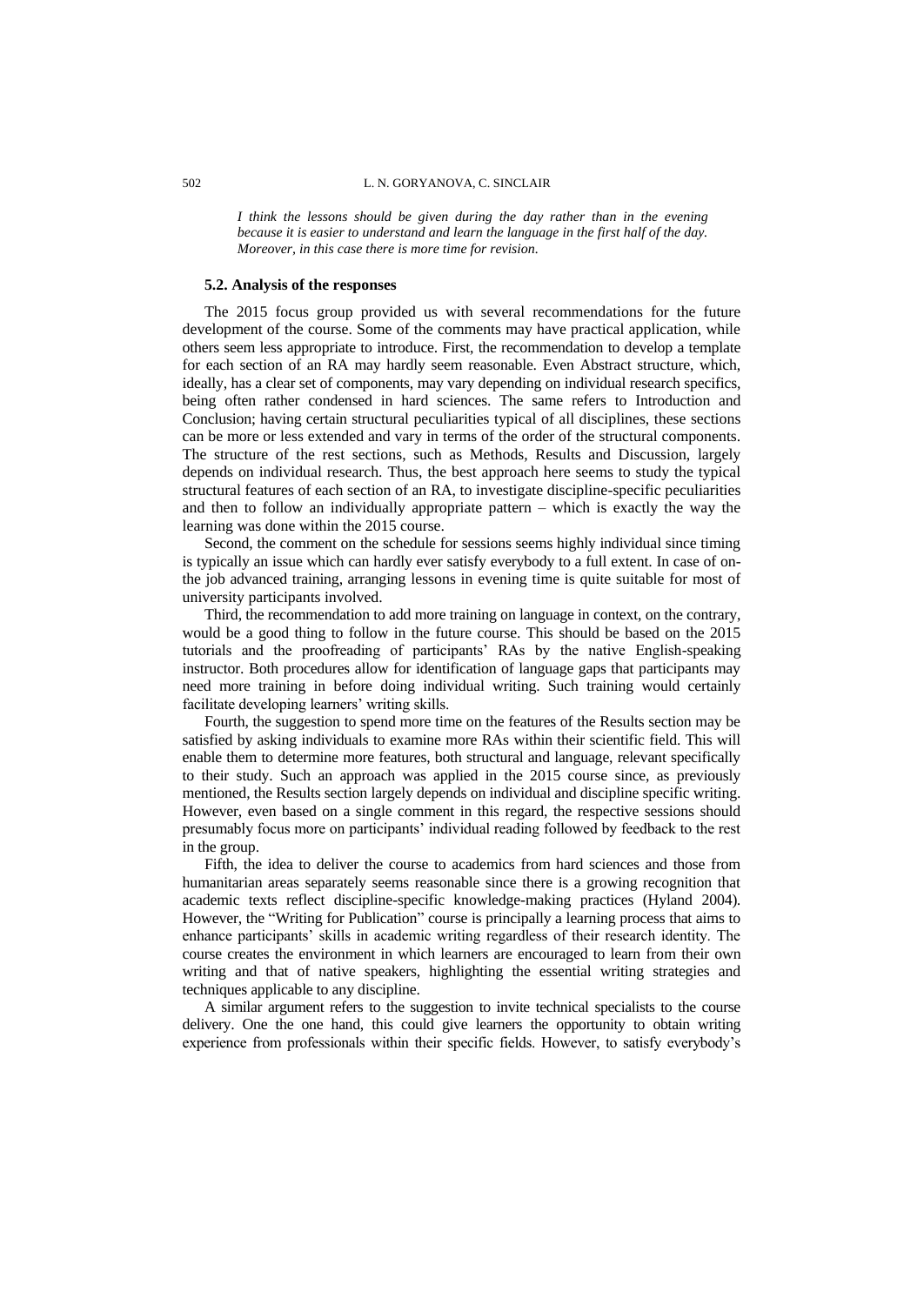interests, there should be several technical specialists invited to the course due to the diversity of research fields participants belong to. Moreover, such specialists would require an academic background to be able to teach academic writing, and identifying such specialists is likely to prove difficult. In this case, the entire concept of the course would considerably change and finally lead to several discipline-specific courses designed for small groups of scientists.

The best solution here would presumably be to implement the active reading technique into learning as much as possible. The "Writing for Publication" course familiarises participants with the features of this technique and incorporates it during sessions focused on a particular section of an RA. However, to become good writers, non-native Englishspeaking scientists should practice active reading within their disciplines regularly, which largely depends on individual motivation. To provide learners with ongoing support, another solution could be to form small virtual study groups of three or four colleagues who are working in the same or related discipline areas so that they could work collaboratively, sharing ideas and discussing various issues related to their research. This could satisfy other 2015 recommendations as well, in particular to introduce more tutorials to the course and, consequently, to have more hours on proofreading own and colleagues' texts. Such an environment could be created on the university educational platform and be part of the faceto-face course. In this case, an English language instructor could act in the role of mentor, providing advice when necessary.

Finally, the idea to make the course more interactive in terms of instant teacher accessibility via the Internet could be highly beneficial for learners. However, being a learning process, such academic support should be scheduled and designed on the university educational platform, rather than provided via Skype, Viber or another application at any time. The virtual learning environment could help to solve this problem as well, supporting participants in their individual study when they are to complete the respective section of a future RA.

### 6. CONCLUSION

Given the 2015 course participants" feedback, there is a clear understanding that the changes introduced to the course produce certain benefits for learners in terms of the effective development of their academic writing skills. The participants found the entire learning process well-balanced and thorough, which indicates that the course is being developed in the right direction with regard to learners" needs and expectations in the Russian reality. At the same time, there are good reasons for organising additional support to participants within their study. Since some participants may need more guiding on their writing and since there are linguistic as well as content differences between texts in different discipline areas, a further development would be the creation of an online "Writing for Publication" course. This would provide several opportunities for learners, such as to have more language training, to interact virtually with instructors in case of any difficulties related to individual writing, and to collaborate with colleagues on discipline-specific lines. Moreover, learners would be able to follow the course remotely.

We believe that our experience can be helpful for colleagues abroad and in Russia who have faced the same reality with the necessity to help university researchers achieve two goals within short time, i.e. develop their academic writing skills in English and produce an RA for publication in an international English language journal.